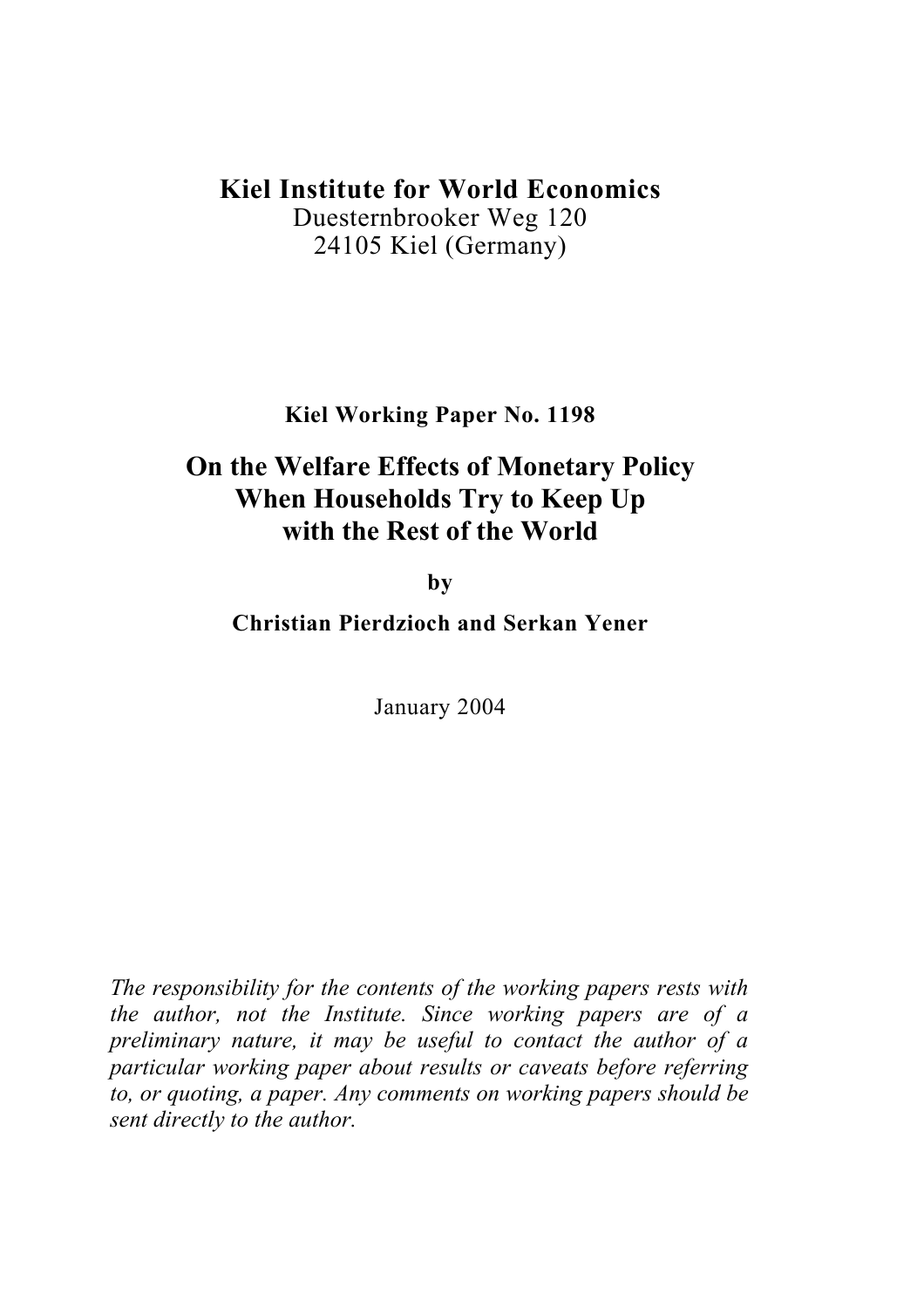# On the Welfare Effects of Monetary Policy When Households Try to Keep Up with the Rest of the World

Christian Pierdzioch and Serkan Yener

*Kiel Institute for World Economics, Duesternbrooker Weg 120, 24100 Kiel, Germany*

 $\_$  , and the contribution of the contribution of the contribution of the contribution of  $\mathcal{L}_\mathcal{A}$ 

#### **Abstract**

We develop a dynamic general equilibrium two-economy model in order to analyze the welfare effects of monetary policy in open economies. The model features two distortions: one distortion due to monopolistic competition, and one distortion due to a consumption externality. This consumption externality arises because households' preferences feature a "keeping up with the rest of the world" effect. This effect implies that households' utility depends upon the level of their consumption relative to the average consumption in the world. We show that, depending on the relative magnitude of the monopolistic distortion and the consumption externality, an expansive monetary policy can result in an increase or a decrease of households' welfare.

 $\_$  , and the set of the set of the set of the set of the set of the set of the set of the set of the set of the set of the set of the set of the set of the set of the set of the set of the set of the set of the set of th

*Keywords*: Monetary policy; Consumption externality; Welfare effects

*JEL classification*: F41, F42

**Address:**  Kiel Institute for World Economics Duesternbrooker Weg 120 24105 Kiel Germany

Phone: +49 431 8814 269 (or -263) Telefax: +49 431 8814 500 E-Mail: [c.pierdzioch@ifw.uni-kiel.de](mailto:c.pierdzioch@ifw.uni-kiel.de) serkan.yener@ifw.uni-kiel.de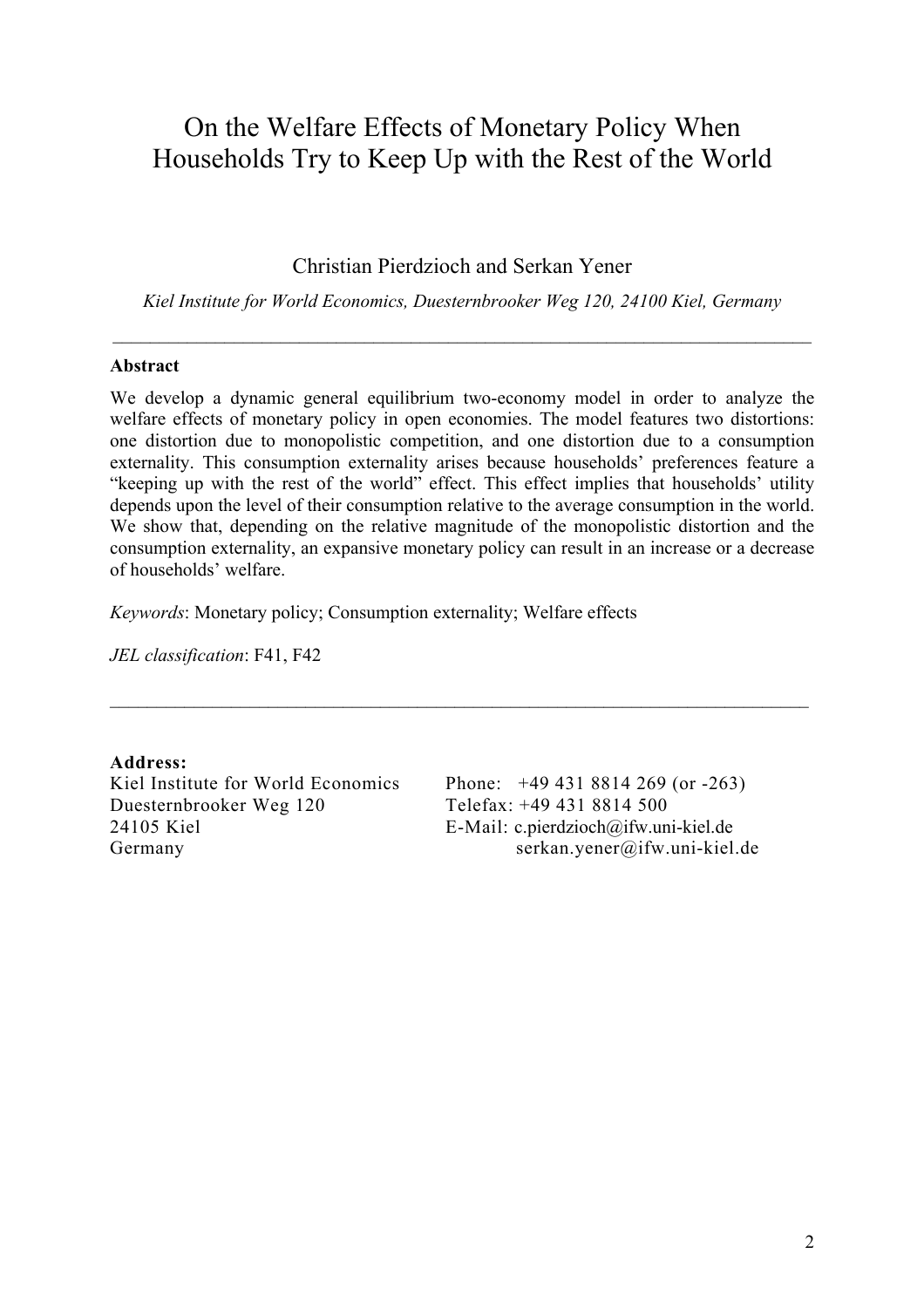### 1 Introduction

A key advantage of recent 'New Open Economy Macroeconomic' (NOEM) models over traditional open economy macroeconomic models is that NOEM models feature a full-fledged and explicit microeconomic foundation. NOEM models have, therefore, been used in the recent literature to study the welfare effects of macroeconomic policies in open economies. A key question in the NOEM literature that has attracted much attention is how monetary policy affects households' welfare.

In the prototype NOEM model developed by Obstfeld and Rogoff (1995) (henceforth OR), a monopolistic distortion on the goods market implies that an expansive monetary policy, irrespective of whether it takes place at home or abroad, increases households' welfare. A number of authors have extended the prototype NOEM model in order show that this result is sensitive to the specification of households' preferences. For example, Tille (2001) has developed an extension of the OR model in which the substitutability of goods plays a key role for the effect of monetary policy on households' welfare. In his model, monetary policy can be either a "beggar-thy-neighbor" or a "beggar-thyself" policy. In another extension of the OR model, Warnock (2003) has shown that an expansive monetary policy is a "beggarthy-neighbor" policy if individuals have a strong home-bias in preferences. Thus, preferences matter for the welfare effects of monetary policy in open economies. Our contribution to the NOEM literature is that we explore the implications for the welfare effects of monetary policy of a new economically reasonable specification of households' preferences that has so far not been studied in the NOEM literature.

Our specification of households' preferences captures a key element of discussions that often take place in the policy arena and the general public. These discussions indicate that households' preferences may feature a non-negligible "keeping up with the rest of the world" effect. For example, the current debate on economic policy in Germany has been dominated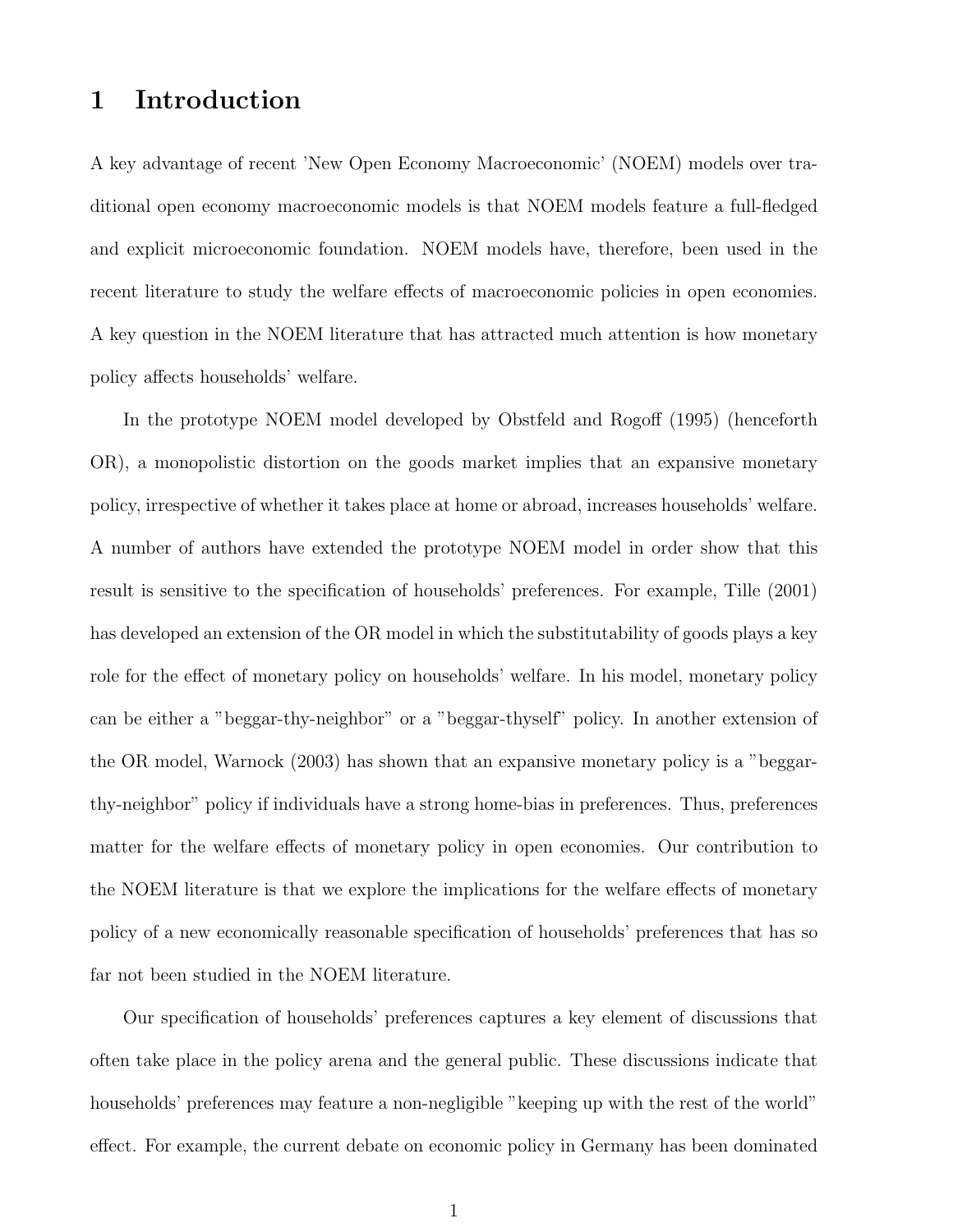for quite a while by discussions of the causes and consequences of the fact that Germany is Europe's laggard with respect to economic performance. In these discussions, many political commentators have argued with a mixture of contempt and alarm that Germany had lost ground in economic terms relative to other EU countries. For example, The Economist (1999) wrote:

"Germans have become accustomed to being first, and deservedly so: in economic might as well as in football and much else besides. These are therefore angstridden times. Not only did a German football team lose the European Cup final to an English one (by the narrowest of squeaks); the German economy is currently the weakest in Western Europe (not by the narrowest of squeaks)."

Because of the popularity of this argument among citizens, the poor relative economic performance of the German economy played a major role in the election campaigns of government and opposition parties in 2002.

In the literature on the modeling of closed-economies, our "keeping up with the rest of the world" effect has been known as the "keeping up with the Joneses" effect. A list of significant contributions to this literature includes the work by Abel (1990), Gali (1994), Campbell and Cochrane (1999), Ljungqvist and Uhlig (2000) and, most recently, Dupor and Lui (2003). Our "keeping up with the rest of the world" effect is an extension of the "keeping up with the Joneses" effect to the open economy. It captures the idea that a household feels better off if the other households in the world economy decrease their consumption. Because of this negative link between individual and world consumption, the "keeping up with the rest of the world" effect captures the effect of envy and jealousy on human behavior. Envy and jealousy, in turn, imply that the "keeping up with the rest of the world" effect gives rise to a consumption externality. This consumption externality arises because, in a decentralized economy, households do not take into account the effect of their consumption decisions on the utility derived by other households. This implies that, in a decentralized economy, consumption exceeds its socially optimal level. We study the implications of this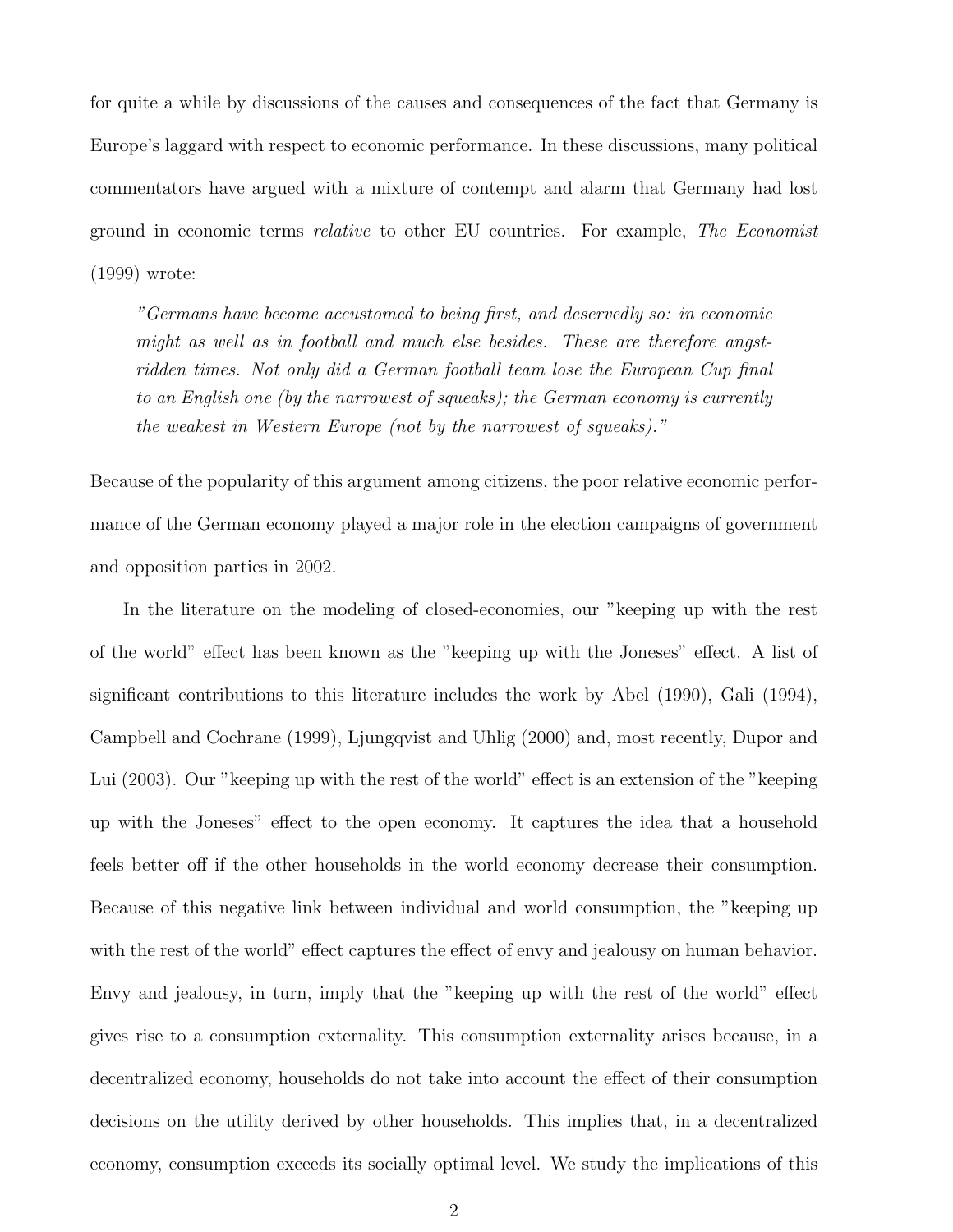consumption externality for the welfare effects of monetary policy in open economies.

We organize the remainder of this paper as follows. In Section 2, we lay out the structure of our theoretical model. In Section 3, we analyze the steady state of our model. In Section 4, we analyze the dynamics of the model. In Section 5, we derive the welfare effects of a monetary policy shock. In Section 6, we summarize our results.

#### 2 The Model

The basic structure of our model is as in OR. Because their model has become the workhorse model of the NOEM literature, this guarantees that our results will not hinge upon uncommon and arbitrary assumptions. In the OR model, the world is made up of two economies which are populated by infinitely-lived identical consumer-producer households of total measure unity. Households are internationally immobile. All households have identical preferences and maximize their lifetime utility. Lifetime utility of home household  $j$  is defined as  $U_t(j) = \sum_{s=t}^{\infty} \beta^{s-t} u_s(j)$ , where  $0 < \beta < 1$ . The period-utility function,  $u_t$ , of household j is given by

$$
u_t(j) = \log (C_t(j) - \gamma C_t^W) + \chi \log (M_t(j)/P_t) - \kappa y_t^2(j)/2 , \qquad (1)
$$

with  $\kappa > 0$ ,  $\chi > 0$ ,  $0 \le \gamma < 1$ , where  $j \in [0, n]$ ,  $0 < n < 1$  for a domestic household and  $j \in (n, 1]$  for a foreign household. In Equation (1),  $C_t(j)$  denotes a real CES index of consumption goods,  $C_t^W$  denotes the aggregate population–weighted world consumption,  $y_s(j)$  denotes the output of the single differentiated good produced by household j, and  $M_t(j)/P_t$  denotes holdings of real money balances (there is no currency substitution). The consumption index,  $C_t(j)$ , is defined over the continuum of differentiated, perishable domestic and foreign consumption goods indexed by  $z \in [0, 1]$ . This consumption index is defined as  $C_t(j) = \left[\int_0^1 c(j, z)^{(\theta-1)/\theta} dz\right]^{\theta/(\theta-1)}$ , where  $\theta > 1$  denotes the elasticity of substitution between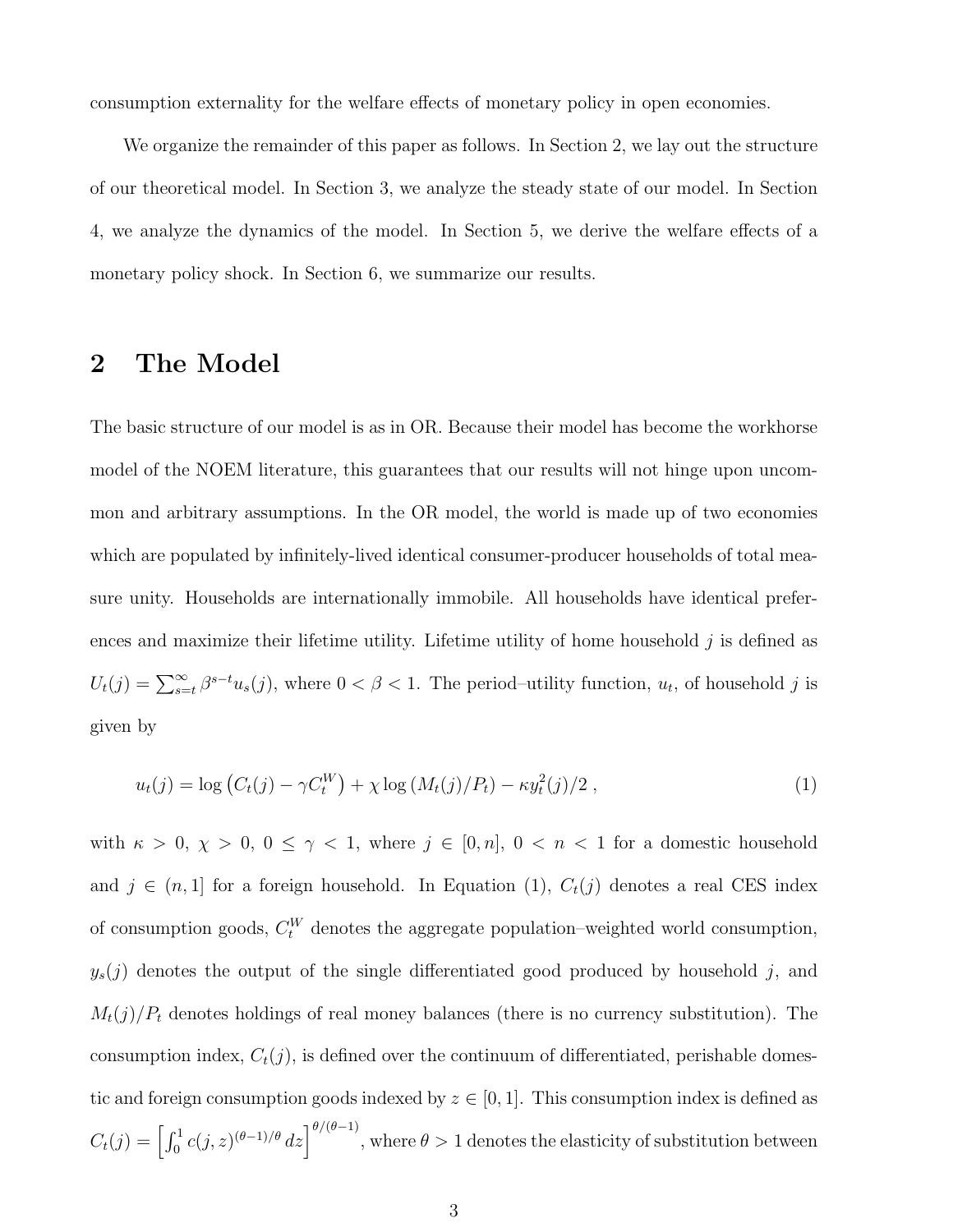differentiated goods. The consumer price index is defined as  $P_t = \left[\int_0^1 p(z)^{(1-\theta)} dz\right]^{1/(1-\theta)}$ , where  $p(z)$  denotes the price of a single differentiated product. The foreign price index is defined by a similar formula. The law-of-one-price holds for each differentiated good. In consequence, purchasing power parity holds:  $P_t = S_t P_t^*$ , where an asterisk denotes a foreign variable and  $S_t$  denotes the nominal exchange rate.

In contrast to the period-utility function used by OR and their successors in the NOEM literature, the period-utility function we specify in Equation  $(1)$  implies that household j not only derives utility from consuming the consumption index,  $C_t(j)$ . Rather, households also derive disutility from aggregate world consumption,  $C_t^W$ . This is the effect we term the "keeping up with the rest of the world" effect. Our period-utility function resembles the type of period-utility functions studied in the literature on the "keeping up with the Joneses" effect. In this literature, households' derive disutility from aggregate domestic consumption rather than world consumption (see, e.g., Ljungqvist and Uhlig 2000).

Our period-utility function implies  $\partial u_t(j)/\partial C_t(j) = 1/(C_t(j) - \gamma C_t^W) > 0$ ,  $\partial u_t(j)/\partial C_t^W =$  $-\gamma/(C_t(j) - \gamma C_t^W) < 0$ , and  $\partial u_t(j)/\partial y_t(j) = -\kappa y_t(z) < 0$ . In line with the definition put forward recently by Dupor and Lui (2003), the fact that  $\partial u_t(j)/\partial C_t^W < 0$  implies that households' preferences exhibit jealousy. Jealousy implies that, for any given level of their own consumption, households' utility is lower the higher the level of consumption of all other households in the world economy.

In order to study the "keeping up with the rest of the world" feature of the periodutility function, we have to consider the marginal rate of substitution between production and consumption. The marginal rate of substitution is defined as  $MRS_t \equiv \left[\partial u_t(j)/\partial y_t(j)\right]$  $[\partial u_t(j)/\partial C_t(j)]$ . Because  $\partial MRS_t/\partial C_t^W = \gamma \kappa y_t(z) > 0$ , households' preferences feature a "keeping up with the rest of the world" effect. The reason for this is that an increase in world consumption raises the marginal utility of consumption of household  $j$  relative to the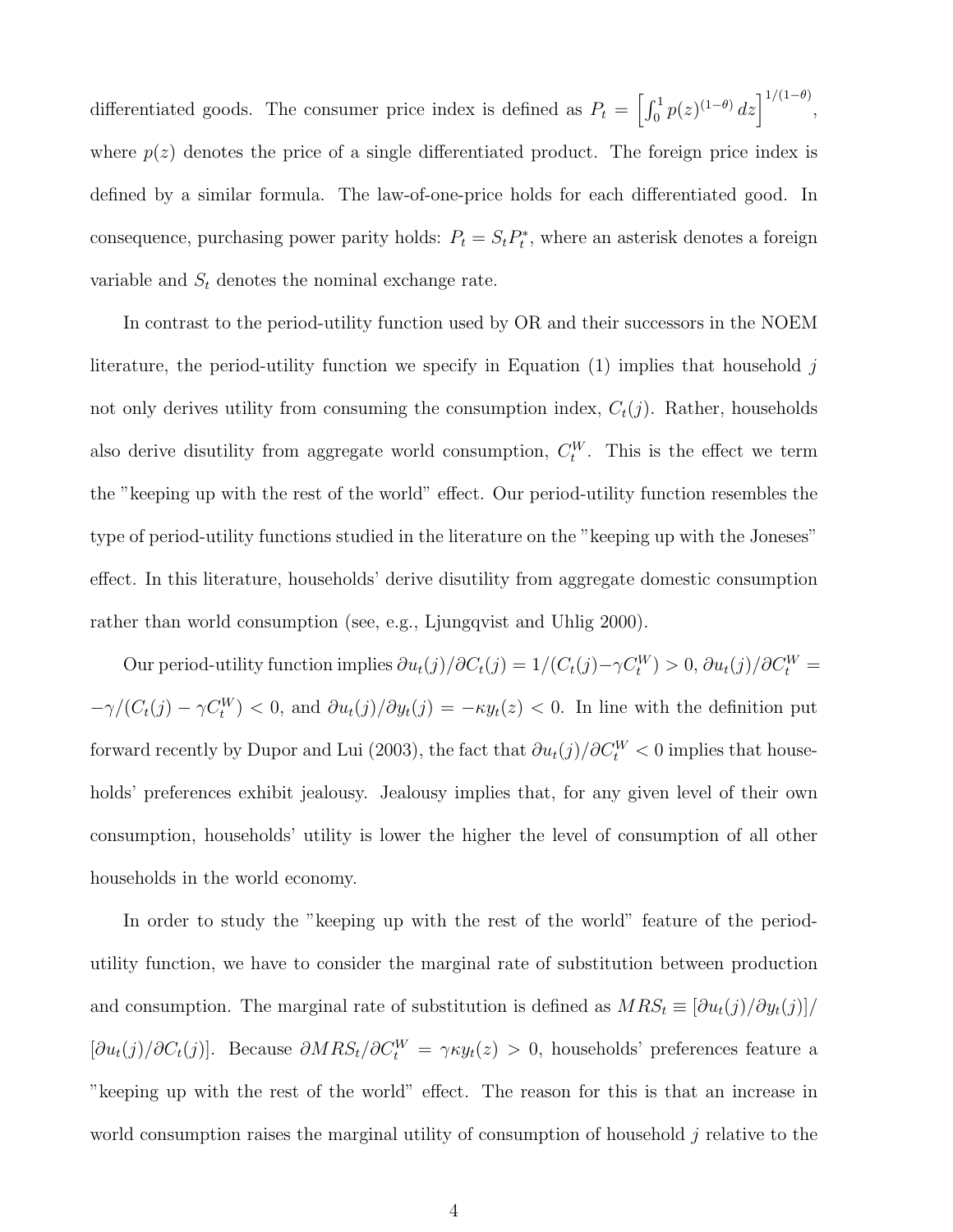marginal disutility the household derives from production. This, in turn, gives rise to a decrease in the level of utility the individual household j attains and, thereby, increases the marginal utility household j derives from consuming the consumption basket,  $C_t(j)$ .

Home household j maximizes lifetime utility subject to this period budget constraint:

$$
P_t B_t(j) + M_t(j) = P_t(1 + r_{t-1})B_{t-1}(j) + M_{t-1}(j) + p_t(j)y_t(j) - P_t C_t(j) - P_t T_t(j),
$$
 (2)

where  $r_t$  denotes the real interest rate on domestic bonds,  $B_t(j)$ , between t and  $t + 1$  and  $T_t(j)$  denotes real taxes paid by the household to the government. The bond is denominated in terms of the consumption index,  $C_t(j)$ , and is traded in an integrated international bond market. Abstracting from government purchases of consumption goods, the budget constraint of the government implies that real taxes are equal to changes in the real money supply.

When maximizing lifetime utility subject to the budget constraint in Equation (2), household j has to take into account that the demand curve for the for differentiated product j is given by  $y_t(j) = (p_t(j)/P_t)^{-\theta} C_t^W$ , where  $C_t^W \equiv nC_t + (1-n)C_t^*$  denotes the world consumption demand. The first-order conditions for the households' optimization problem are (dropping the household index from now on)

$$
C_{t+1} - \gamma C_{t+1}^W = \beta (1 + r_{t-1}) \left( C_t - \gamma C_t^W \right) , \qquad (3)
$$

$$
\chi(M_t/P_t) = (C_t - \gamma C_t^W) (1 + i_t)/i_t , \qquad (4)
$$

$$
y_t^{(\theta+1)/\theta} = [(\theta-1)/\theta \kappa] (C_t^W)^{1/\theta} (C_t - \gamma C_t^W)^{-1} , \qquad (5)
$$

where  $i_t$  denotes the nominal interest rate, which is linked to the real interest rate,  $r_t$ , through the Fisher parity condition,  $1 + i_t = (1 + r_t)P_{t+1}/P_t$ . Similar first-order conditions can be derived for foreign households.

Households have monopoly power on the goods market and, in consequence, treat the price they set for the differentiated product they produce as a choice variable. This implies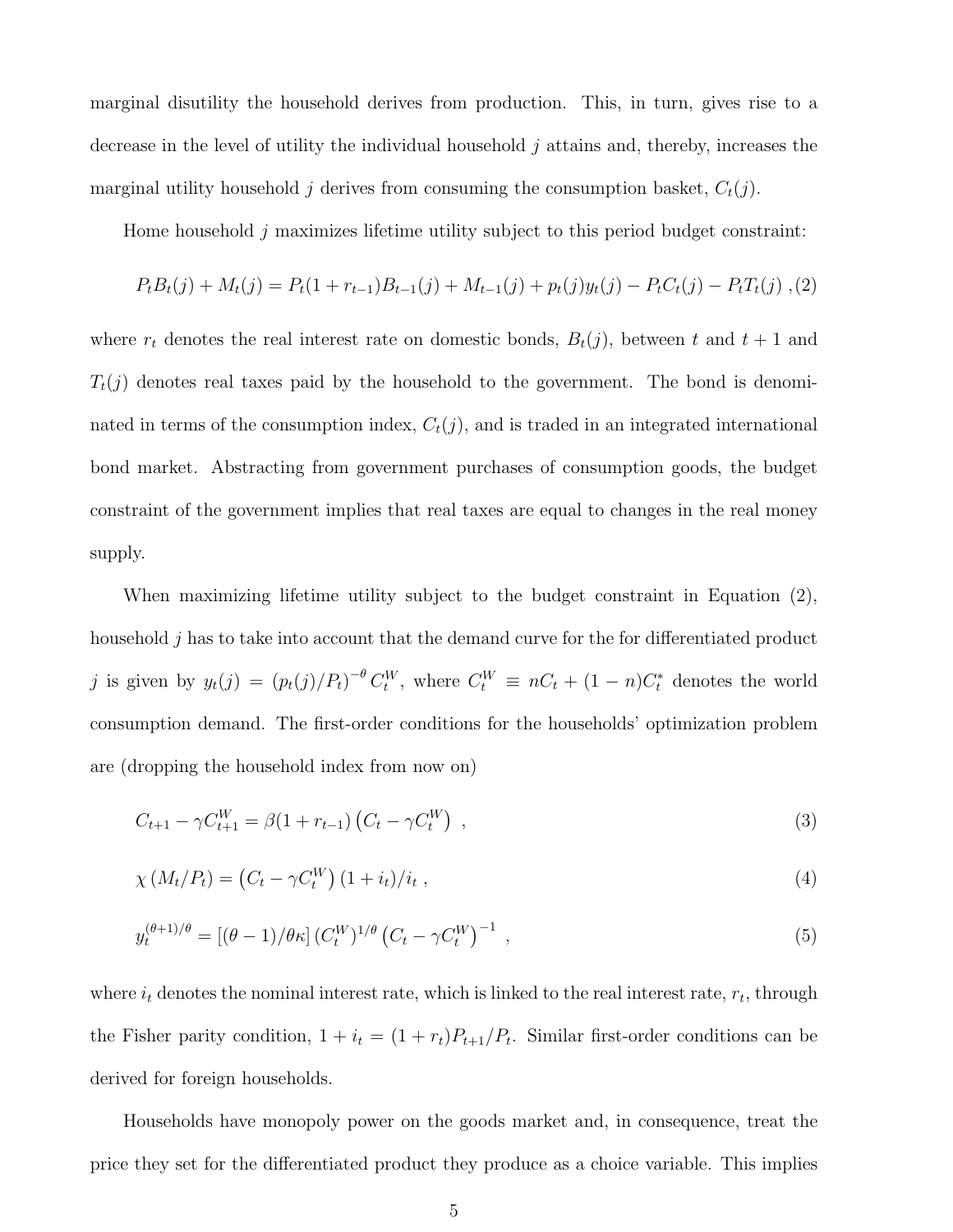that one has to specify a price-setting mechanism. We follow OR in assuming that the domestic currency price of goods produced in the domestic economy,  $p(h)$ , and the foreign currency price of goods produced abroad,  $p^*(f)$ , are set one period in advance. This assumption has two implications. First, it implies that it takes one period to reach a steady state after a monetary policy shock. Second, it implies that output is demand determined in the time period following the monetary policy shock (i.e., in the short run).

#### 3 Steady–State Analysis

We assume that, before a monetary policy shock, the world economy has settled in a symmetric steady state. We assume that in this steady state the net foreign assets position of domestic and foreign households is zero, i.e.,  $\overline{B}=0$  and  $\overline{B}^*=0$ , where barred variables denote steady-state values. In addition, we have  $\bar{r} \equiv \delta = (1-\beta)/\beta$ ,  $\bar{p}(h)/\bar{P} = \bar{p}^*(h)/\bar{P}^* = 1$ , and  $\bar{y} = \bar{y}^* = \bar{C}^W = \bar{C} = \bar{C}^*$ . These steady-state conditions in conjunction with the first-order condition given in Equation (5) yield an equation for the steady-state output level:

$$
\bar{y}^* = \bar{y} = \left(\frac{\theta - 1}{\theta \kappa} \frac{1}{1 - \gamma}\right)^{1/2} . \tag{6}
$$

Equation (6) shows that, in a decentralized economy, the steady-state output level differs from the socially optimal level of steady-state output. This follows from the fact that a benevolent social planner would solve the problem  $\max_{\bar{y}} (\log((1 - \gamma)\bar{y}) - \kappa \bar{y}^2/2)$  when deriving the socially optimal steady-state level of output. The result of the planner's problem is

$$
\bar{y}^{OPT*} = \bar{y}^{OPT} = \left(\frac{1}{\kappa}\right)^{1/2},\tag{7}
$$

which is identical to the solution of the problem solved by the social planner in the model developed by OR. A comparison of Equation (6) with Equation (7) reveals that the relative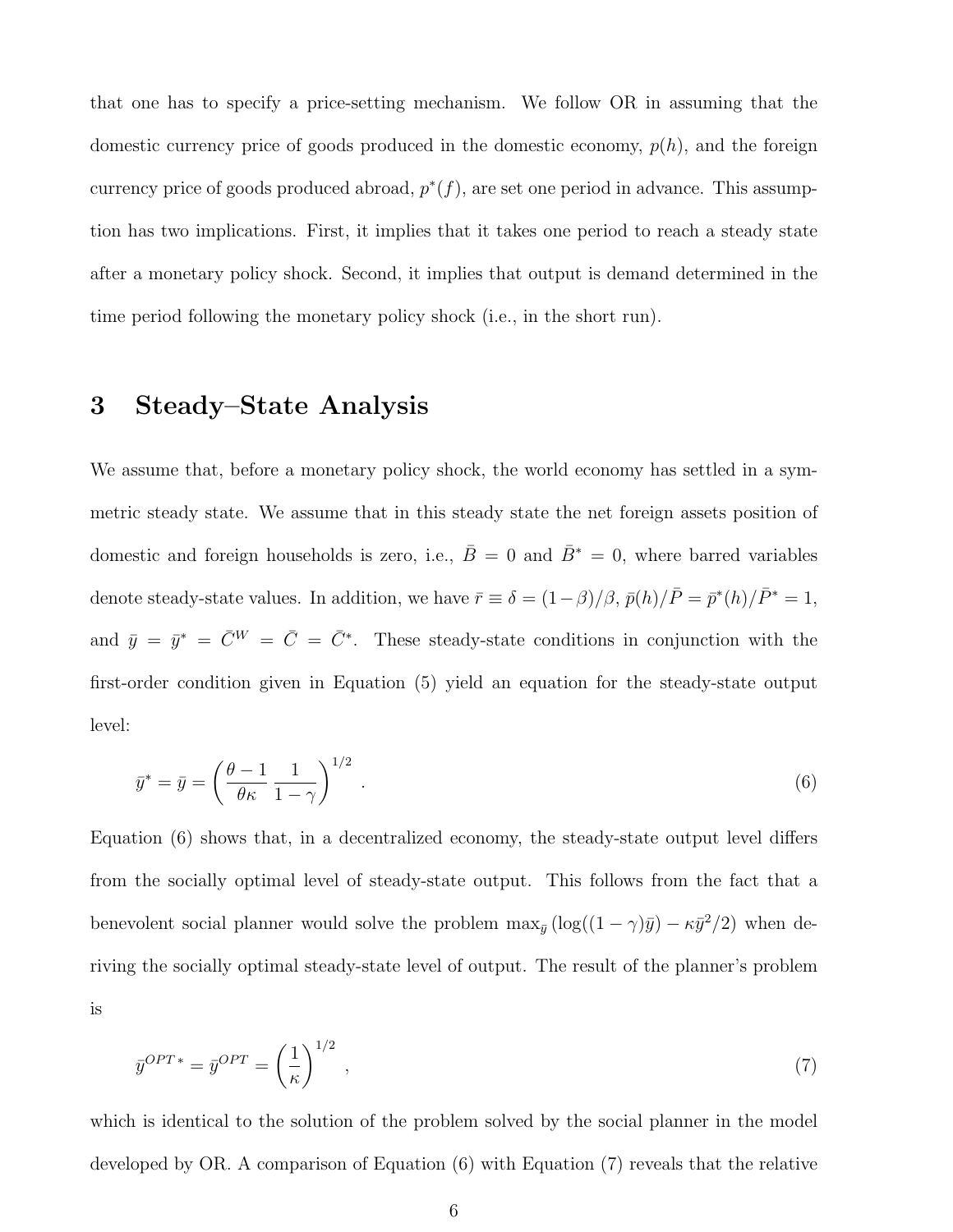magnitude of the "keeping up with the rest of the world" effect, represented by the parameter  $γ$ , and the monopolistic distortion on the goods market, represented by the parameter  $θ$ , determines whether the output level that results in a decentralized economy,  $\bar{y}$ , is too low as compared to the socially optimal output level,  $\bar{y}^{OPT}$ , that would be realized if a social planner dictated the households' production decisions. The output level that results in a decentralized economy is below the socially optimal output level if  $\gamma < 1/\theta$ . Thus, if the monopolistic distortion on the goods market dominates the "keeping up with the rest of the world" effect, the socially optimal level of output tends to exceed the level of output that results in a decentralized economy. In the special case of  $\gamma = 0$ , our model degenerates to the OR model. In the OR model, the socially optimal output level always exceeds the output level realized in a decentralized economy.

In contrast, if  $\gamma > 1/\theta$ , the "keeping up with the rest of the world" effect dominates and the output level that obtains in a decentralized economy exceeds the output level that a social planner would choose. The "keeping up with the rest of the world" effect raises the steadystate output level in a decentralized economy because households do not take into account that their consumption has spillover effects on the consumption of the other households in the world economy. This spillover effect implies that consumption and, therefore, equilibrium production is sub-optimally high.

#### 4 The Dynamics of the Model

Before studying the implications of the "keeping up with the rest of the world" effect for the welfare effects of a monetary policy shock, we must study the dynamics of the model. In order to study the dynamics of the model, we analyze the short-run and long-run effects of a monetary policy shock. The short run is the period of time immediately following the shock (i.e., the period of time during which households do not change the prices of their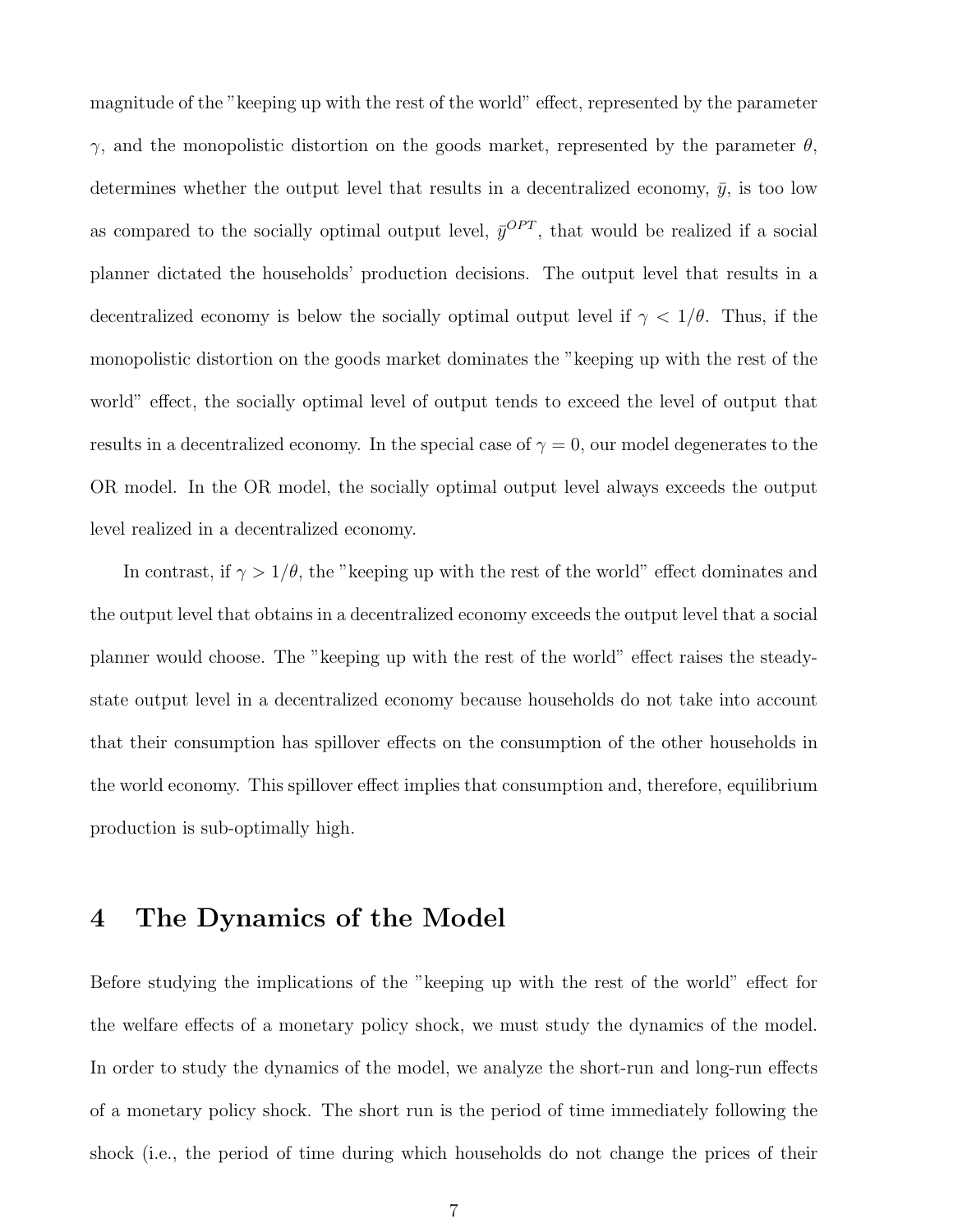goods). Concerning the notation, we assume that a hat over a variable denotes the shortrun percentage deviation of a variable from the steady state derived in Section 3. A hat and a bar over a variable denote percentage changes in the steady-state value of a variable. In our analysis, we assume that a monetary policy shock takes place only at home. When we study the steady–state value of a variable, we drop the time index. The monetary policy shock is unanticipated and permanent (i.e.,  $\hat{M}_t = \hat{M} > 0$  and  $\hat{M}_t^* = \hat{M}^* = 0$ ). To start our analysis of the dynamics of the model, we log-linearize the model around the steady state described in Section 3. The log-linear versions of the households' first-order conditions are given by:

$$
(\hat{C}_t - \gamma \hat{C}_t^W)/(1 - \gamma) = (\hat{\overline{C}} - \gamma \hat{\overline{C}}^W)/(1 - \gamma) - \hat{r}_t \delta/(1 + \delta) , \qquad (8)
$$

$$
\hat{M}_t - \hat{P}_t = (\hat{C}_t - \gamma \hat{C}_t^W)/(1 - \gamma) - \hat{r}_t/(1 + \delta) - (\hat{\overline{P}} - \hat{P}_t)/\delta, \qquad (9)
$$

$$
\hat{y}_t(\theta + 1)/\theta + (\hat{C}_t - \gamma \hat{C}_t^W)/(1 - \gamma) = C_t^W/\theta.
$$
\n(10)

In addition to Equations  $(8) - (10)$ , the log-linear model consists of the log-linear versions of the price indexes, the bond market equilibrium condition, the goods demand curve, and the definition of world consumption.

$$
\hat{P}_t = n\hat{p}_t(h) + (1 - n)[\hat{S}_t - \hat{p}_t^*(f)],
$$
\n(11)

$$
n\hat{B}_t + (1-n)\hat{B}_t^* = 0 \tag{12}
$$

$$
\hat{y}_t = -\theta(\hat{p}_t(h) - \hat{P}_t) + \hat{C}_t^W,
$$
\n(13)

$$
\hat{C}_t^W = n\hat{C}_t + (1-n)\hat{C}_t^* \tag{14}
$$

We also know that the steady-state version of the consolidated budget constraints of the home and foreign economy are given by

$$
\hat{\overline{C}} = \delta \hat{\overline{B}} + \hat{\overline{p}}(h) - \hat{\overline{P}}, \qquad (15)
$$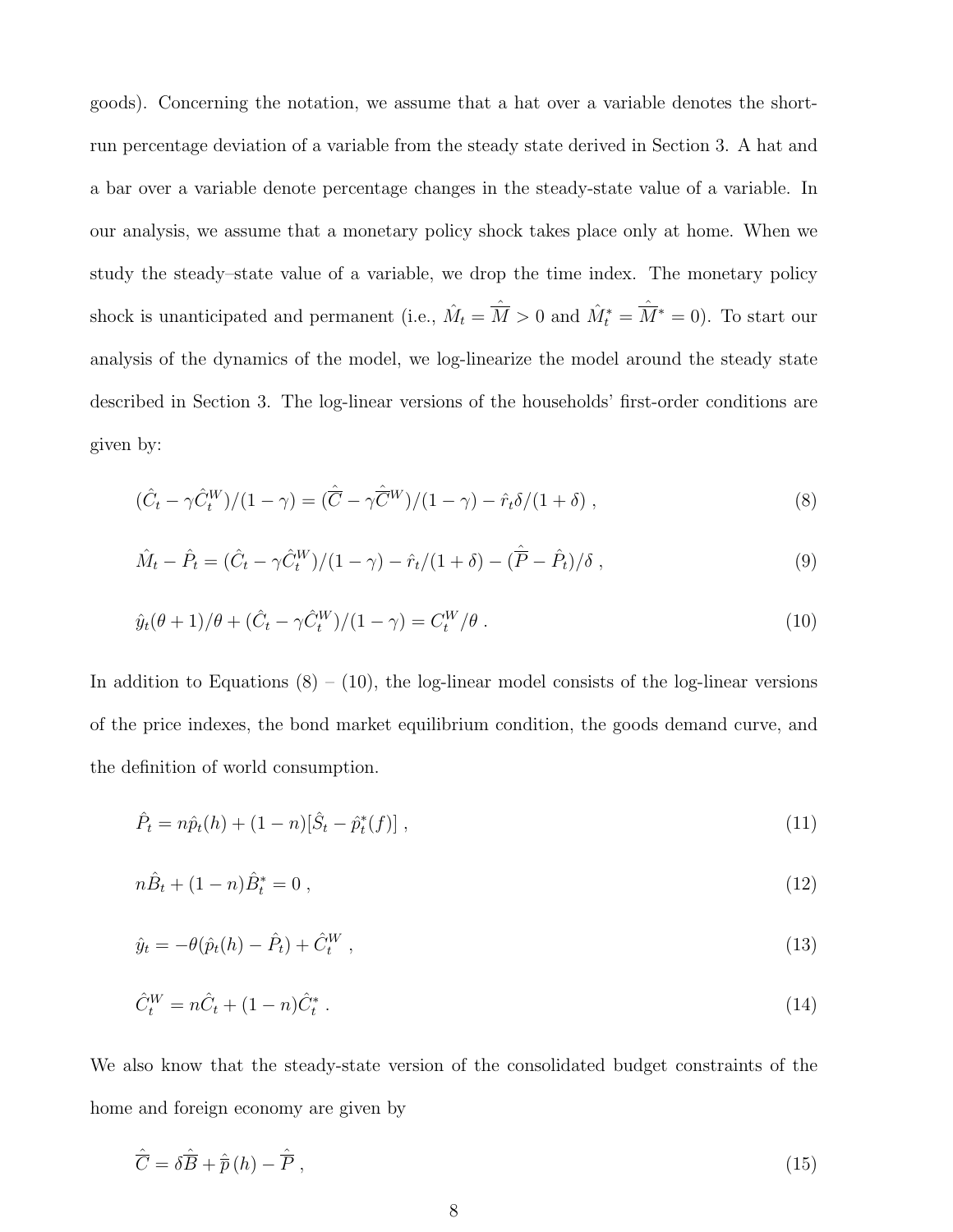$$
\hat{\overline{C}}^* = -\delta \hat{\overline{B}} n/(1-n) + \hat{\overline{p}}^*(f) - \hat{\overline{P}}^* \ . \tag{16}
$$

Equations (15) and (16) as well as Equations  $(8) - (14)$  together with their foreign counterparts suffice to determine the short-run and long-run effects of a monetary policy shock. In order to solve this system of equations, we proceed as in OR. In a first step, we compute the steady–state solution of the model. To this end, we use the steady-state versions of Equations (10) and (13), their respective foreign counterparts, and Equations  $(14) - (16)$  in order to compute the solutions for  $\hat{\overline{C}}^W$ ,  $\hat{\overline{C}}$ ,  $\hat{\overline{y}}$ ,  $\hat{\overline{y}}$ ,  $\hat{\overline{y}}$ ,  $\hat{\overline{p}}$  (h)  $-\hat{\overline{P}}$ , and  $\hat{\overline{p}}$  (h)<sup>\*</sup>  $-\hat{\overline{P}}^*$  as a function of  $\hat{\overline{B}}$ . With these solutions in hand, we use Equation (9) and its foreign counterpart to determine  $\hat{\overline{P}}$  and  $\hat{\overline{P}}^*$  as a function of  $\hat{\overline{B}}$ . Equipped with the price levels, we can use the condition of purchasing power parity in order to compute  $\hat{\overline{S}}$ . In a second step, we compute the short-run solution of the model. To this end, we use the fact that  $\hat{p}_t(h) = \hat{p}_t^*(f) = 0$  because prices are, by assumption, sticky. Moreover, we use Equations (8), (9), (11), (13), their foreign counterparts, and the short-run versions of the consolidated budget constraints

$$
\hat{\overline{B}} = \hat{y}_t - (1 - n)\hat{S}_t - \hat{C}_t , \qquad (17)
$$

$$
-\hat{\overline{B}}^*n/(1-n) = \hat{y}_t^* - n\hat{S}_t - \hat{C}_t^* \ . \tag{18}
$$

Upon solving the model, one can show that its dynamics are qualitatively similar to the dynamics of the OR model. Thus, the "keeping up with the rest of the world" effect does not change the qualitative effects of a monetary policy shock. However, the "keeping up with the rest of the world" effect has implications for the quantitative effects of a monetary policy shock. This can be seen from the following solutions for key endogenous variables of the model:

$$
\hat{S}_t = \hat{\overline{S}} = \frac{\gamma - 2\theta + \gamma\theta + \delta(\gamma - 1)(1 + \theta)}{(1 + \delta)\gamma(1 + \theta) - \theta(2 + \delta + \delta\theta)} \hat{\overline{M}} > 0,
$$
\n(19)

$$
\hat{R}_t = -\frac{(1+\delta)n}{\delta} \frac{\hat{\Lambda}}{M} < 0 \,, \tag{20}
$$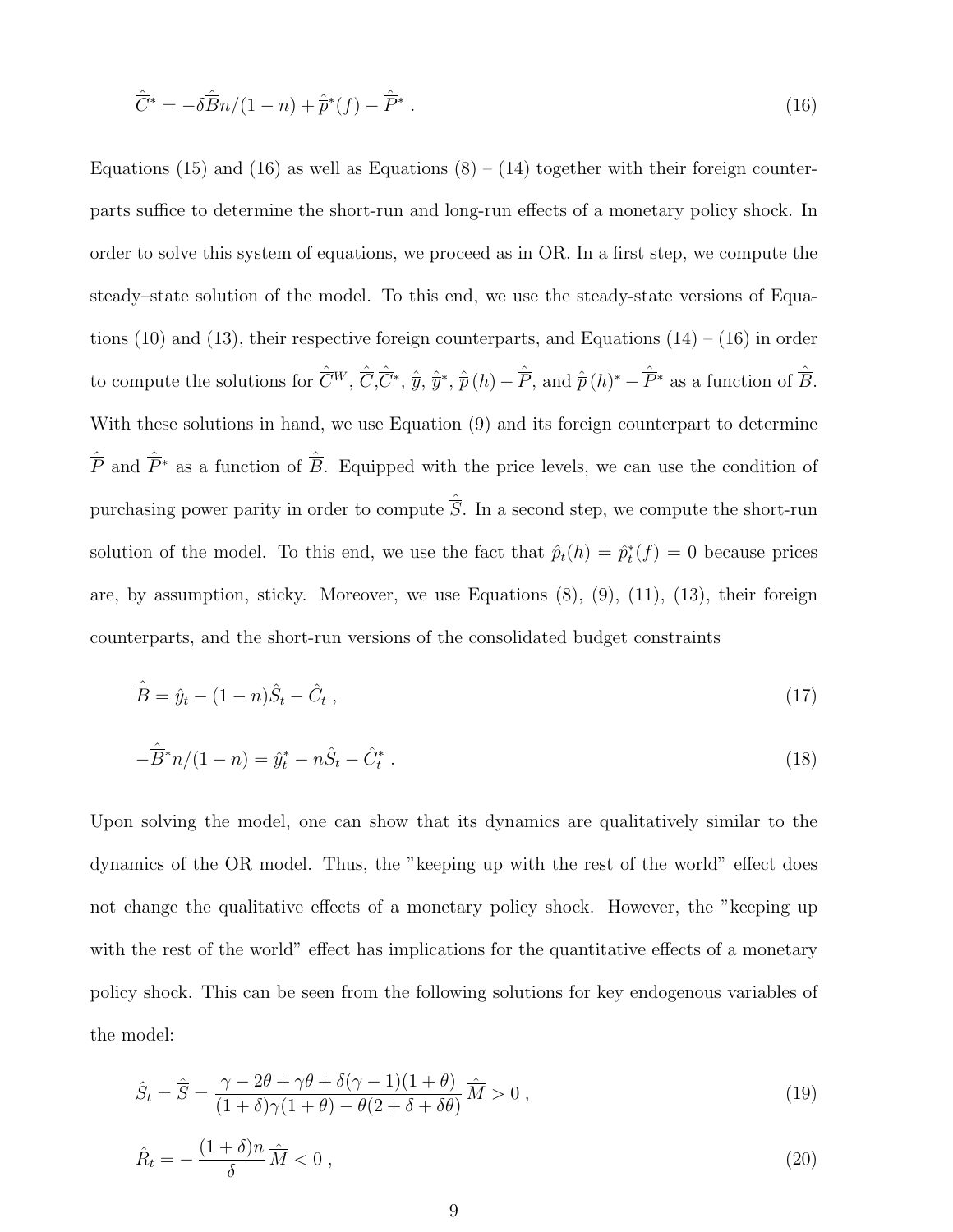$$
\hat{C}_t^W = n\,\hat{\overline{M}} > 0\,,\tag{21}
$$

$$
\hat{C}_t - \hat{C}_t^* = \hat{\overline{C}} - \hat{\overline{C}}^* = \frac{\delta(\gamma - 1)(\theta^2 - 1)}{(1 + \delta)\gamma(1 + \theta) - \theta(2 + \delta + \theta\delta)} \hat{\overline{M}} > 0 ,
$$
\n(22)

$$
\hat{y}_t - \hat{y}_t^* = \frac{\theta[\gamma - 2\theta + \gamma\theta + \delta(\gamma - 1)(1 + \theta)]}{(1 + \delta)\gamma(1 + \theta) - \theta(2 + \delta + \theta\delta)} \hat{M} > 0,
$$
\n(23)

$$
\hat{\overline{B}} = \frac{(1-n)(\theta-1)(\gamma-2\theta+\gamma\theta)}{(1+\delta)\gamma(1+\theta)-\theta(2+\delta+\theta\delta)}\hat{\overline{M}} > 0 ,
$$
\n(24)

where the signs of the expressions on the right-hand-side of Equations  $(19) - (24)$  are derived at the end of the paper (Technical Appendix). Equation (19) shows that, as in the OR model, there is no overshooting of the nominal exchange rate in the aftermath of a monetary policy shock. From Equations  $(20)$  and  $(21)$  it follows that, as would have been expected, an expansive monetary policy shock leads to a temporary decrease in the real interest rate and to a temporary increase in world consumption demand. In addition, because goods prices are sticky, the relative price of domestic goods decreases with a depreciating exchange rate, implying that the domestic economy slides down its demand curve. Equation (22) reveals that this implies that the international consumption differential becomes positive. Further, the depreciation of the nominal exchange rate gives rise to an expenditure switching effect because goods prices are sticky in the short run. This, in turn, implies that the international output differential becomes positive, too. Finally, Equation (24) demonstrates that a positive domestic monetary policy shock results in an international reallocation of wealth: the domestic economy accumulates foreign bonds because the expenditure switching effect gives rise to a current account surplus.

In order to study in more detail the implications of the "keeping up with the rest of the world" effect for the quantitative effects of a monetary policy shock, we compute the partial derivatives of Equations (19), (22), and (23) with respect to the parameter  $\gamma$ . The result is:

$$
\frac{\partial \hat{S}_t}{\partial \gamma} = -\frac{\delta (1+\delta)(\theta-1)(1+\theta)^2}{[(1+\delta)\gamma(1+\theta)-\theta(2+\delta+\delta\theta)]^2} \hat{M} < 0 \,, \tag{25}
$$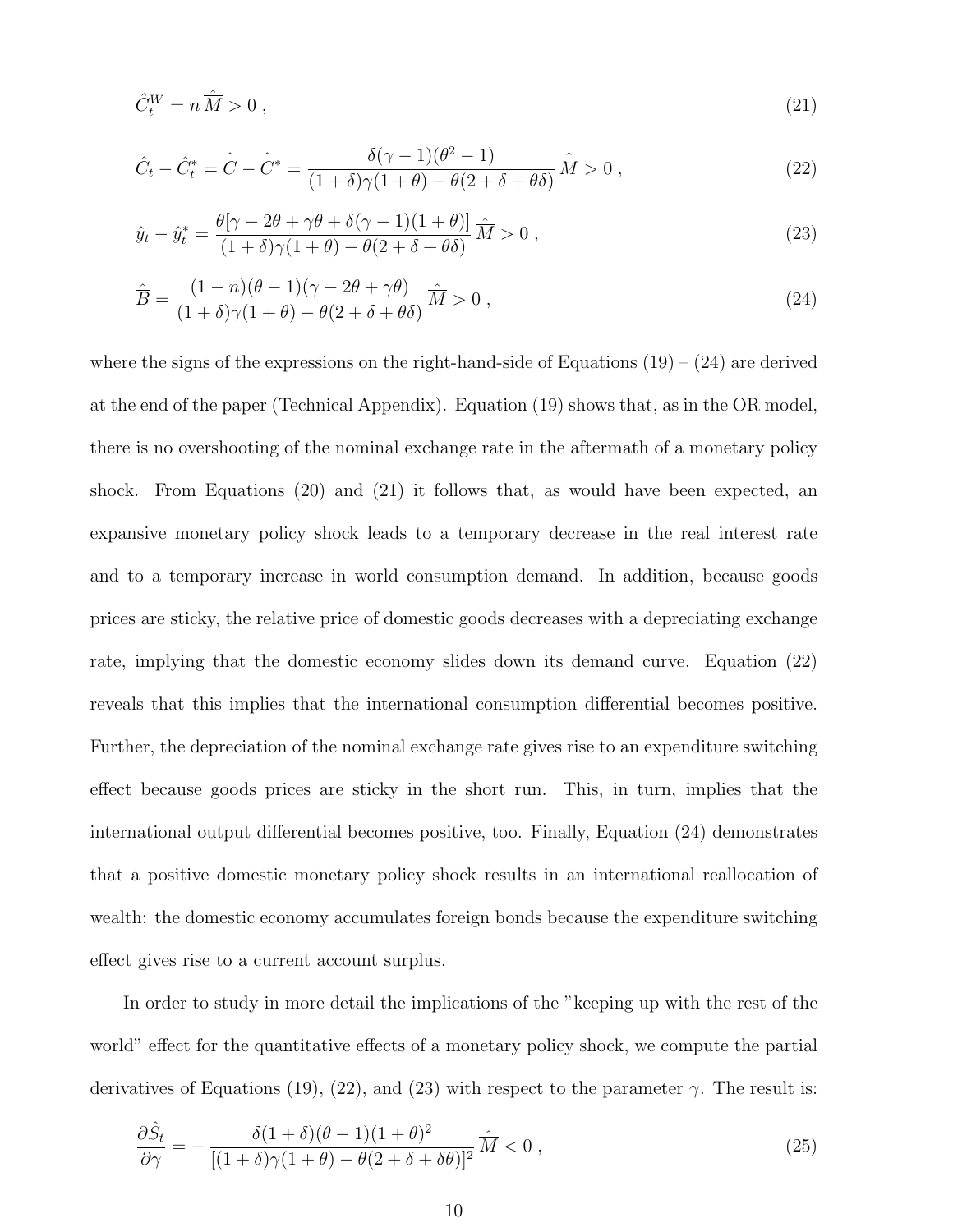$$
\frac{\partial(\hat{C}_t - \hat{C}_t^*)}{\partial \gamma} = -\frac{\delta(\theta - 1)^2 (1 + \theta)(1 + \delta + \delta\theta)}{[(1 + \delta)\gamma(1 + \theta) - \theta(2 + \delta + \delta\theta)]^2} \widehat{M} < 0 \,, \tag{26}
$$

$$
\frac{\partial(\hat{y}_t - \hat{y}_t^*)}{\partial \gamma} = -\frac{\theta \delta (1+\delta)(\theta-1)(1+\theta)^2}{[(1+\delta)\gamma(1+\theta) - \theta(2+\delta+\delta\theta)]^2} \hat{M} = \theta \frac{\partial \hat{S}_t}{\partial \gamma} < 0 \,. \tag{27}
$$

Equation (25) shows that an increase in the strength of the "keeping up with the rest of the world" effect dampens the impact of a monetary policy shock on the exchange rate. Because the exchange rate is determined by both the international money supply differential and the international consumption differential, the economic intuition for this dampening effect can be highlighted by studying Equation (26). A stronger "keeping up with the rest of the world" effect implies that the marginal utility of consumption of both domestic and foreign households increases. However, this effect is more pronounced abroad because the monetary-policy-induced expenditure switching effect implies that the consumption of domestic households exceeds the consumption of foreign households. As a result, a stronger "keeping up with the rest of the world" effect gives rise to a closer comovement of domestic and foreign consumption. Because this closer international comovement of consumption cushions the exchange-rate effect of a monetary policy shock, an increase in the parameter results in a smaller international output differential (Equation (27)).

#### 5 Welfare Analysis

We now study the welfare effects of a one-time, unanticipated, permanent monetary policy shock. For concreteness, we assume that this shock takes place in the domestic economy. Following OR, we measure the welfare effects of a monetary policy shock by computing the total differential of the real part of the lifetime-utility function of households. In order to obtain the real part of the lifetime-utility function, we set the utility effect of real balance holdings equal to zero. The total differential of the real part,  $U^R$ , of the lifetime-utility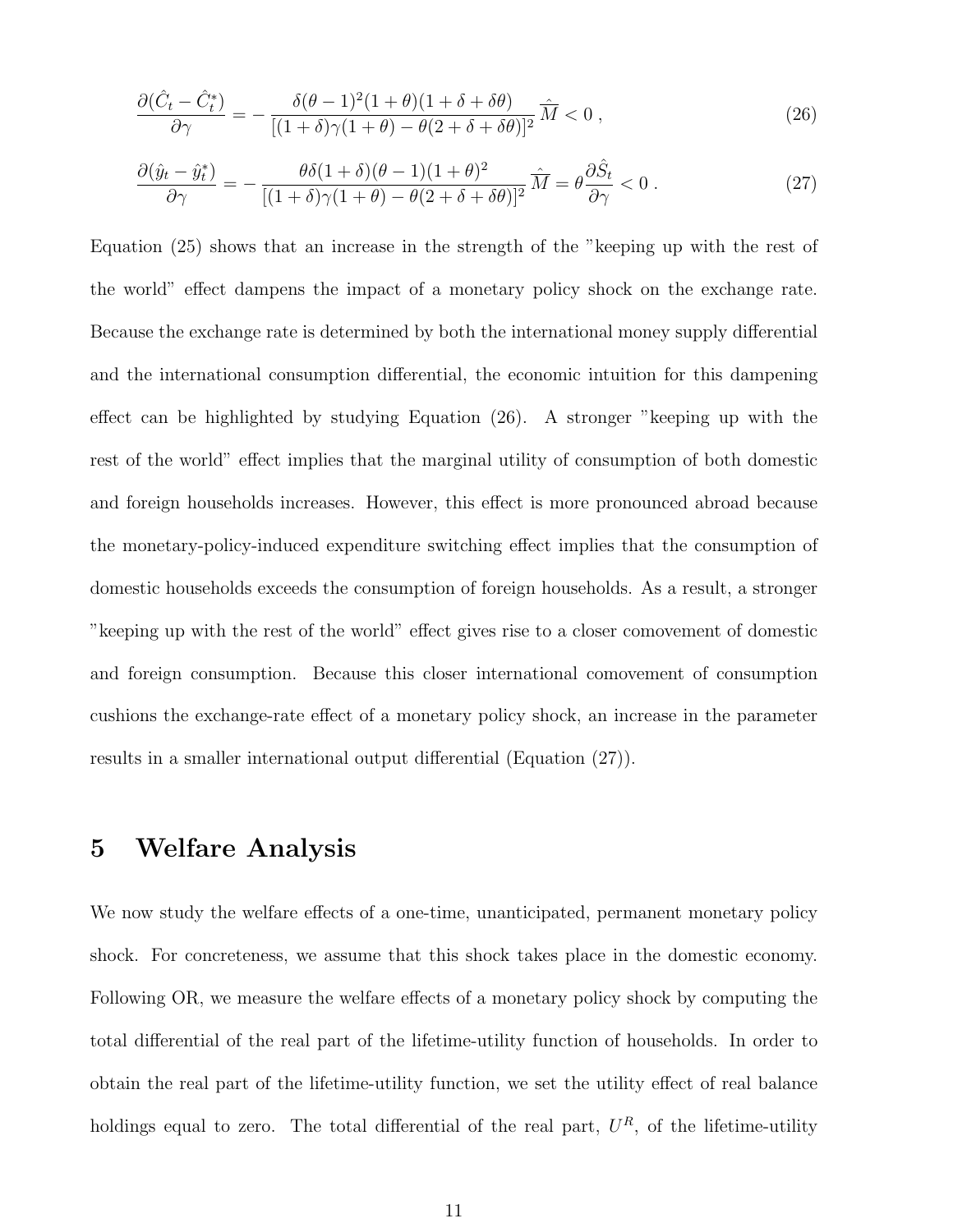function for a home household is given by

$$
dU^{R} = \frac{1}{1-\gamma} \left[ (\hat{C}_{t} - \gamma \hat{C}_{t}^{W}) - \frac{\theta-1}{\theta} \hat{y}_{t} + \frac{1}{\delta} \left( (\hat{\overline{C}} - \gamma \hat{\overline{C}}^{W}) - \frac{\theta-1}{\theta} \hat{\overline{y}} \right) \right].
$$
 (28)

Plugging the results for the short-run and long-run effects of a monetary policy shock derived in Section 4 into Equation (28) yields

$$
dU^{R} = dU^{R*} = \frac{\gamma \theta - 1}{\theta(\gamma - 1)} n \widehat{M} . \tag{29}
$$

In the case  $\gamma = 0$ , Equation (29) simplifies to  $dU^R = dU^{R*} = n \hat{M}/(2\theta)$ , which is identical to the welfare effect of a monetary policy shock derived by OR. Equation (29) shows that, as in the model developed by OR, the welfare effect of a monetary policy shock is symmetric across countries. Moreover, the relative magnitude of the monopolistic distortion and the consumption externality due to the "keeping up with the rest of the world" effect determines whether monetary policy is beneficial. This can be seen by inspecting the signs of the numerator and denominator of Equation (29). Because  $0 \leq \gamma \leq 1$ , the denominator of Equation (29) is always negative. Thus, for welfare of households to increase, it must be the case that the numerator is also negative. The numerator is negative if  $\gamma < 1/\theta$ , i.e., if the consumption externality is dominated by the monopolistic distortion. The economic intuition behind this result is routed in the fact that the monopolistic distortion makes the level output suboptimally low as compared to the socially optimal level of output. In contrast, the consumption externality tends to raise output above its socially optimal level. Thus, if  $\gamma < 1/\theta$ , output is suboptimally low, and as in the model developed by OR, an expansive monetary policy increases households' welfare. However, in the opposite case of  $\gamma > 1/\theta$ , an expansive monetary policy decreases households' welfare. In this case, the consumption externality caused by the "keeping up with the rest of the world" feature of households' utility function dominates.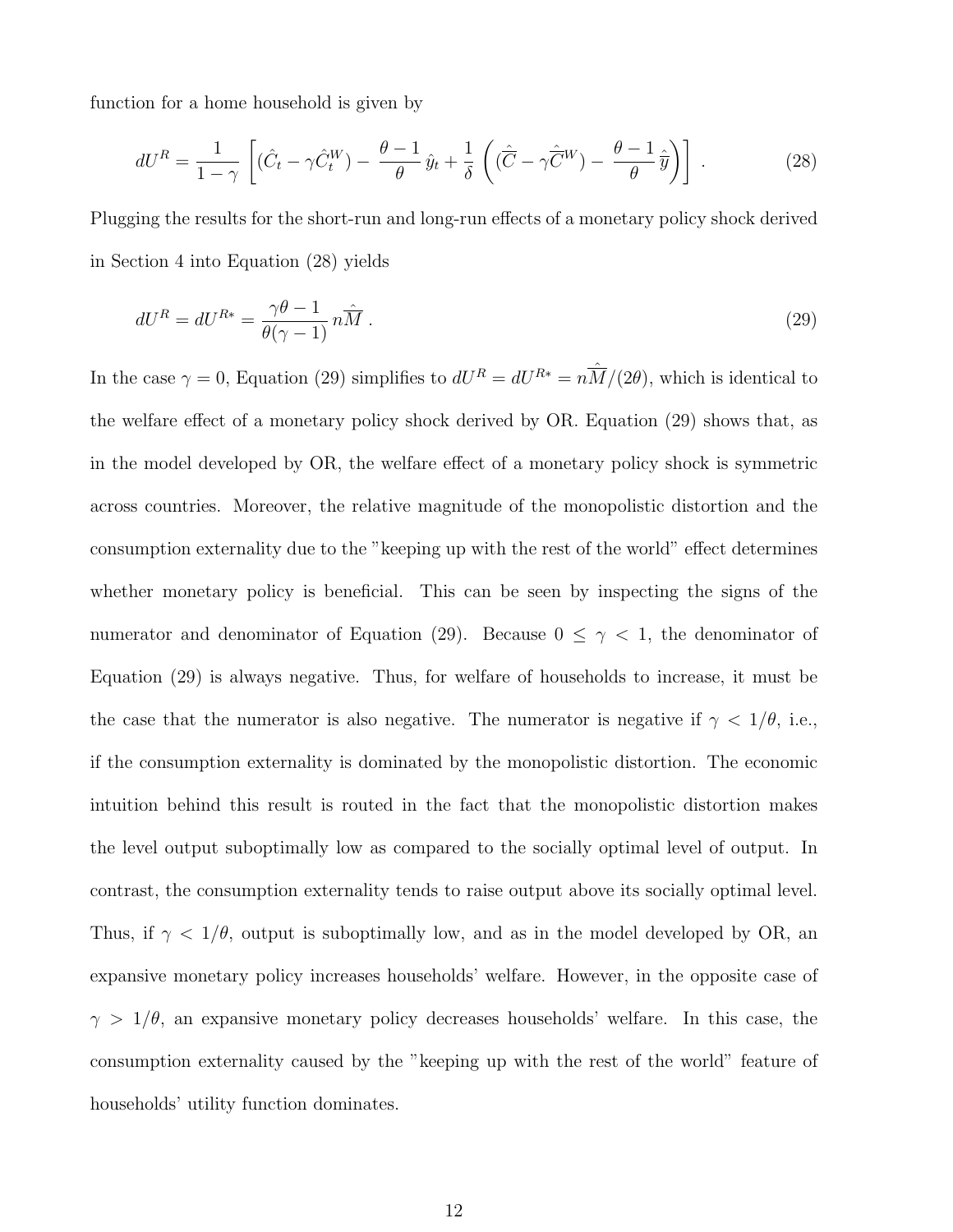#### 6 Summary

In the recent literature on open-economy macroeconomics, NOEM models have become the standard platform for the discussion of the welfare effects of macroeconomic policies in general and of monetary policy in particular. In NOEM models, the welfare effects of monetary policy depend upon the specification of households' utility function. We have analyzed the welfare effects of monetary policy in a NOEM model which features a generalization of the utility function studied by OR. The utility function we have studied features a "keeping up with the rest of the world" effect.

We believe that the "keeping up with the rest of the world" effect captures an argument one often encounters in policy discussions and election campaigns of political parties. According to this argument, the economic well-being of households not only depends upon their own consumption, but also upon the level of their consumption relative to that of households in other countries. This argument indicates that envy and jealousy are important determinants of economic agents' emotions and actions.

We have shown that, if this argument provides a reasonable descriptions of households' utility function, it has important implications for the welfare effects of monetary policy. Our main result is that if the "keeping up with the rest of the world" effect is sufficiently strong, the implications of the OR model for the welfare effects of monetary policy are reversed. The reason for this is that the "keeping up with the rest of the world" effect gives rise to a consumption externality which, in turn, implies that consumption is suboptimally high. In consequence, it can be the case that an expansive monetary policy is no longer welfare improving as in the OR model, but has an adverse effect on the welfare of economic agents.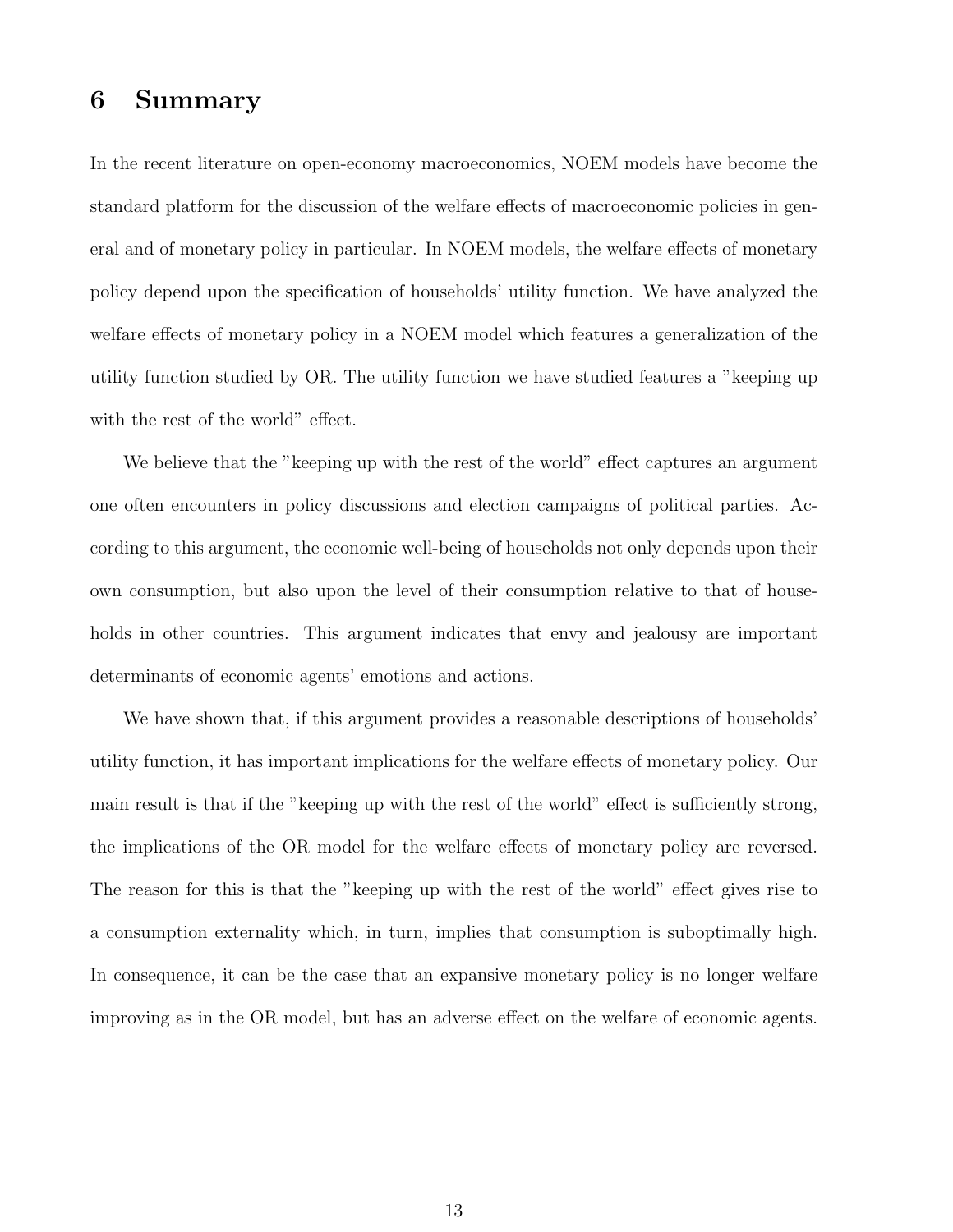### Technical Appendix

In this appendix, we determine the sign of the expressions in Equations  $(19) - (24)$ . We first prove three useful propositions.

**Proposition 1**  $(1 + \delta)\gamma(1 + \theta) - \theta(2 + \delta + \delta\theta) < 0.$ 

Proof: Rewriting and rearranging this expression to yield  $\delta \gamma + \delta \gamma \theta + \gamma + \gamma \theta < \delta \theta + \delta \theta^2 + \theta + \theta$ , we note that all parameters are positive so that the sums on each side of this inequality are positive as well. Upon recalling that  $0 \leq \gamma \leq 1$  and  $\theta > 1$  and comparing each addend on the left-hand side with its respective counterpart on the right-hand side, it is easy to verify that the inequality holds for all admissible parameter values.  $\Box$ 

**Proposition 2**  $\gamma - 2\theta + \gamma \theta + \delta(\gamma - 1)(1 + \theta) < 0.$ 

Proof: Rewriting and rearranging the above expression to yield  $\delta\gamma+\delta\gamma\theta+\gamma+\gamma\theta < \delta+\delta\theta+\theta+\theta$ . we note that all parameters are positive so that the sums on each side of the inequality are positive as well. Upon recalling that  $0 \leq \gamma < 1$  and  $\theta > 1$  and by comparing each addend on the left-hand side with its respective counterpart on the right-hand side, it follows that the inequality holds for all admissible parameter values.  $\Box$ 

Proposition 3  $(1 - n)(\theta - 1)(\gamma - 2\theta + \gamma\theta) < 0.$ 

Proof: Because  $1 - n > 0$  and  $\theta - 1 > 0$ , we must show that  $\gamma - 2\theta + \gamma \theta < 0$ . Rewriting this latter expression to yield  $\gamma + \gamma \theta < \theta + \theta$ , we note that each addend on the left-hand side is smaller than its respective counterpart on the right-hand side because  $0 \leq \gamma \leq 1$  and  $\theta > 1$ and this completes the proof.  $\Box$ 

From these three propositions, the following results follow.

Corollary 1  $\hat{S}_t$  in Equation (19) is negative because of Propositions 1 and 2.

**Corollary 2** The denominator of  $\hat{C}_t - \hat{C}_t^W$  in Equation (22) is negative because of Proposition 1, and the numerator is negative because  $0 \leq \delta, \gamma < 1$  and  $\theta > 1$ .

**Corollary 3** The denominator and the numerator of  $\hat{y}_t - \hat{y}_t^*$  in Equation (23) are both negative because of Proposition 1 and Proposition 2.

**Corollary 4**  $\hat{\overline{B}}_t$  in Equation (24) is negative because of Proposition 1 and Proposition 3.

**Remark:**  $\hat{R}_t$  in Equation (20) is negative because all parameter values are positive. The same rationale applies to Equation (21), rendering  $\hat{C}_{t}^{W}$  positive.